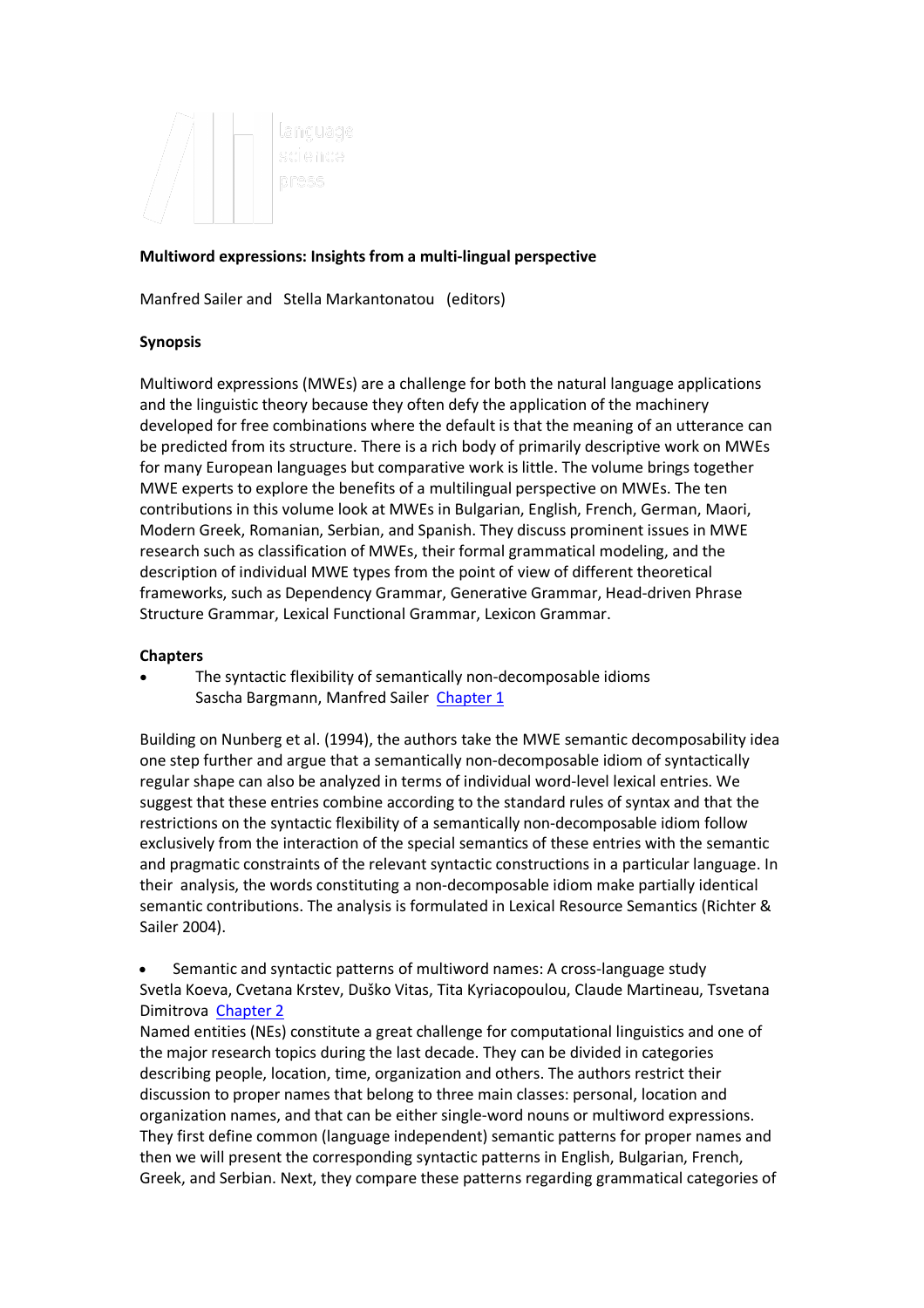dependent constituents, definiteness, distribution of clitics, word order and various alternations. Their ultimate goal is to build a universal framework for Named Entity Recognition (NER).

• MWEs and the Emotion Lexicon: Typological and cross-lingual considerations Aggeliki Fotopoulou, Voula Giouli Chapter 3

In this chapter, the discussion is aimed at studying predicates that pertain to the semantic field of emotions, the focus being on Modern Greek verbal multiword expressions (verbal MWEs) and their counterparts in French. A core lexicon of verbal MWEs denoting emotion was extracted from existing Modern Greek lexical resources; the initial list was further extended and revised manually in view of corpus evidence. A classification of MWEs is proposed based on syntactic, selectional and semantic properties; an attempt to map the expressions identified onto their French counterparts was also made. The cross-linguistic study reveals similarities and discrepancies in the two languages, and highlights the interaction between MWEs structure and their underlying semantics, in that the intensity of the emotion denoted and the degree of fixedness of the relevant expressions seem to be highly correlated in both languages.

• Flexibility of Multi-Word Expressions and Corpus Pattern Analysis Patrick Hanks, Ismail El Marouf, Michael Oakes Chapter 4

This chapter is set in the context of Corpus Pattern Analysis (CPA), a technique developed by Patrick Hanks to map meaning onto word patterns found in corpora. The main output of CPA is the Pattern Dictionary of English Verbs (PDEV), currently describing patterns for over 1,600 verbs, many of which are acknowledged to be multiword expressions (MWEs) such as phrasal verbs or idioms. PDEV entries are manually produced by lexicographers, based on the analysis of a substantial sample of concordance lines from the corpus, so the construction of the resource is very time-consuming. The motivation for the work presented in this chapter is to speed up the discovery of these word patterns, using methods which can be transferred to other languages. The chapter explores the benefits of a detailed contrastive analysis of MWEs found in English and French corpora with a view on English-French translation. The comparative analysis is conducted through a case study of the pair (*bite*, *mordre*), to illustrate both CPA and the application of statistical measures for the automatic extraction of MWEs. The approach adopted in this chapter takes its point of departure from the use of statistics developed initially by Church & Hanks (1989). Here, the authors look at statistical measures which have not yet been tested for their ability to discover new collocates, but are useful for characterizing verbal MWEs already found. In particular, they propose measures to characterize the mean span, rigidity, diversity, and idiomaticity of a given MWE.

• Multiword expressions and the Law of Exceptions Koenraad Kuiper Chapter 5

This chapter proposes the existence of a linguistic universal, the Law of Exceptions. It hypothesizes that a relationship exists between the grammar of a language and its lexicon such that all regularities expressed in the grammar of a language are matched by exceptions which are manifested in the lexicon of that language. It is also proposed that lexical idiosyncrasies are of two types. Type 1 idiosyncrasies are in the nature of arbitrary restrictions on options provided in the grammar while Type 2 idiosyncrasies involve breaches of the rules of the grammar. To test this law requires an initial examination of the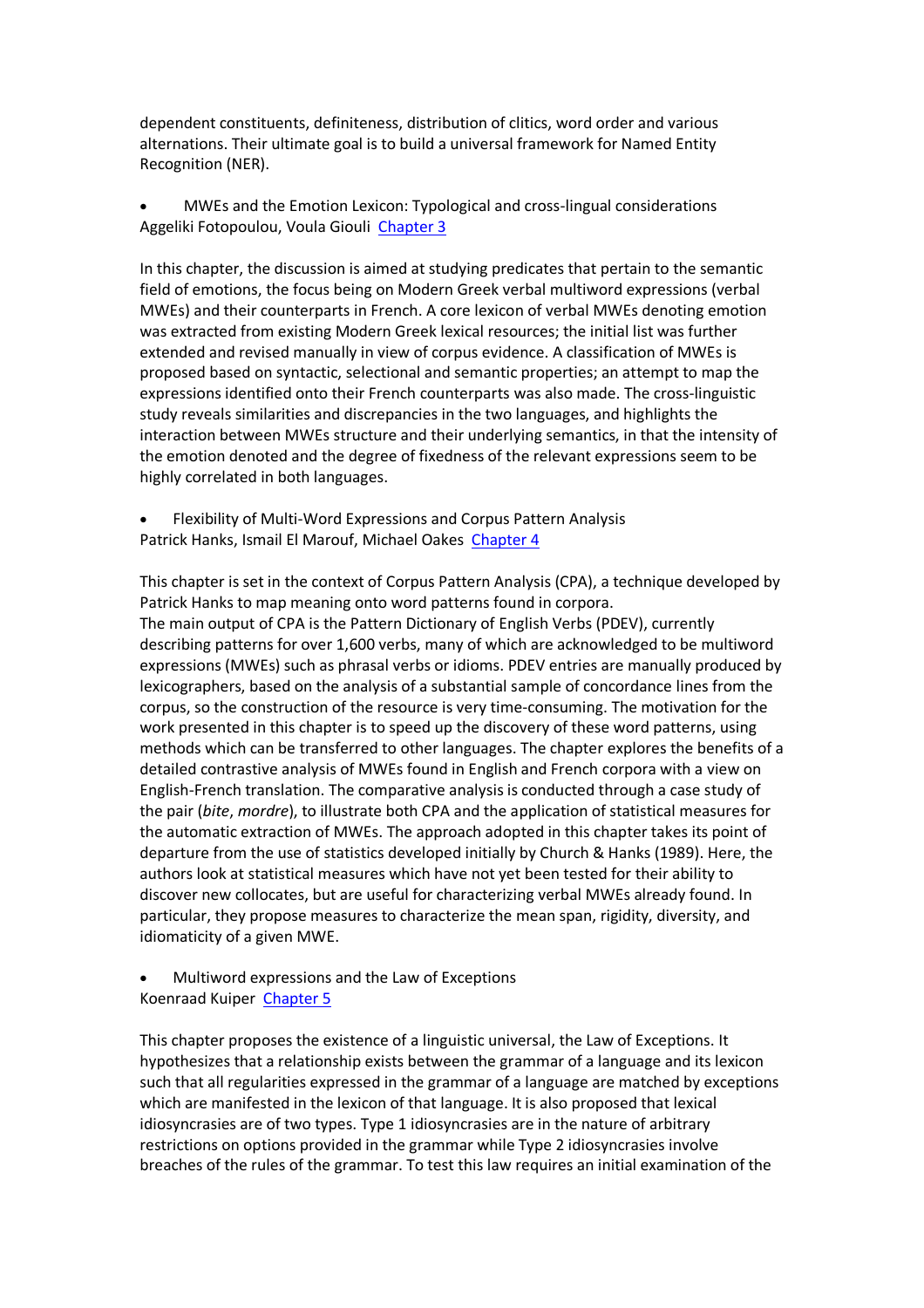linguistic domains where it might be tested. As a preliminary step to testing these ideas, this chapter is a scoping exercise looking chiefly at the structural properties of a subset of multiword expressions (MWE). It shows, following Barkema (1996), that many properties of MWEs cross-classify. The aim of the overview is then to examine domains of the morphosyntax of any language which might be analysed for sources of structural idiosyncrasy and thus to determine how individual languages might vary in this respect. Languages of exemplification are English, which has a relatively fixed word order and slight inflectional system, and, to a lesser extent Dutch and Māori, an Oceanic language.

• Choosing features for classifying multiword expressions Éric Laporte Chapter 6

In this work, multiword expressions (MWEs) are considered a heterogeneous set with a glaring need for classifications. However, designing a satisfactory classification involves choosing features. Although in the case of MWEs many features are a priori available, not all of them are equal in terms of how reliably MWEs can be assigned to classes. Accordingly, resulting classifications may be more or less fruitful for computational use. The author outlines an enhanced classification. In order to increase its suitability for many languages, he uses previous works taking into account various languages.

• Revisiting the grammatical function "object" (OBJ and OBJ\_θ) Stella Markantonatou, Niki Samaridi Chapter 7

Free subject verb multiword expressions (MWEs) of Modern Greek and English provide data that challenge the theoretical status of the syntactic notion object. The authors compare the syntactic reflexes of three types of verbal complement: objects of typical monotransitive verbs, indirect objects of ditransitive verbs and fixed accusative noun phrases (NPs) that occur as direct complements of verbs in MWEs. Passivisation, clitic replacement, object optionality and distribution present themselves as syntactic reflexes that draw relatively clear cut lines across these three classes of verbal complements and suggest that the Grammatical Functions OBJ(ect) and OBJ(ect)θ of LFG should not be assigned to the fixed accusative NPs that occur in verb MWEs; rather a new Grammatical Function should be defined for this purpose.

• Derivation in the domain of multiword expressions Verginica Barbu Mititelu, Svetlozara Leseva Chapter 8

Multiword expressions and derivation have rarely been discussed together, even though analyzing the interaction between them is of great importance for the study of each topic and, in general, for the study of the language and for Natural Language Processing. Derivation is a means of enriching the lexicon with both words and multiword expressions. Various types of derivation (suffixation, prefixation or both, as well as other derivational devices) can act upon either words or multiword expressions. The focus of the work presented in this chapter is the formation of multiword expressions from other multiword expressions via derivation. The authors analyze the morphological, syntactic and semantic aspects of this process, providing examples from Romanian and Bulgarian, languages, which belong to different families but have been in contact throughout their history. The study can be further extended with data from other languages. The perspective adopted is paradigmatic, but the syntagmatic approach, which can only be mentioned as further work, will add to the quality of the analysis of facts: corpus data will contextualize the phenomena discussed here and offer quantitative information about them.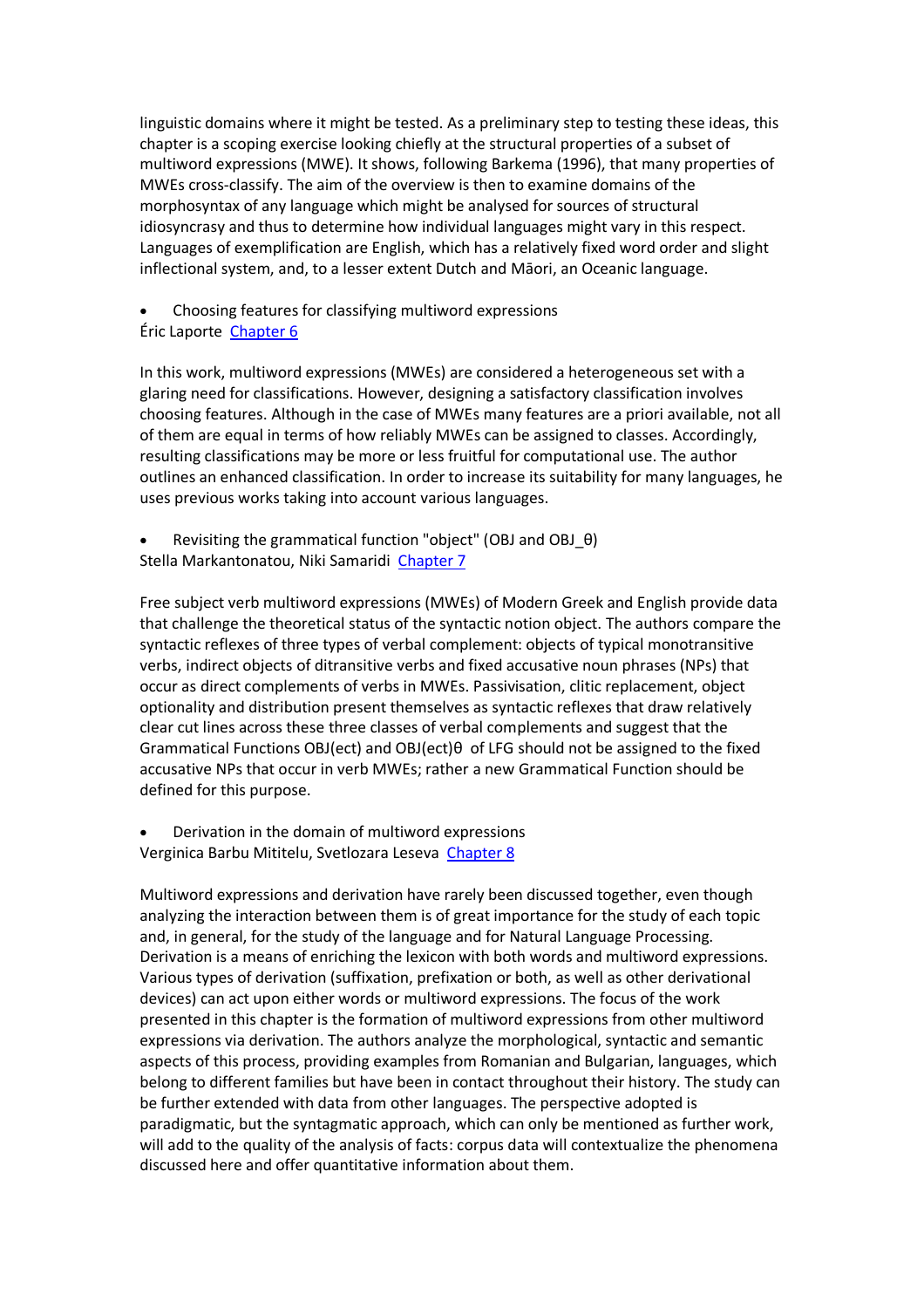• Modeling multiword expressions in a parallel Bulgarian-English newsmedia corpus Petya Osenova, Kiril Simov Chapter 9

The paper focuses on the modelling of multiword expressions (MWE) in Bulgarian-English parallel news corpora (SETimes; CSLI dataset and PennTreebank dataset). Observations were made on alignments in which at least one multiword expression was used per language. Multiword expressions were classified with respect to the PARSEME lexicon-based (WG1) and treebank-based (WG4) classifications. The non-MWE counterparts of MWEs are also considered. The adopted approach is data-driven because the data of this study was retrieved from parallel corpora and not from bilingual dictionaries. The survey shows that the predominant translation relation between Bulgarian and English is *MWE-toword*, and that this relation does not exclude other translation options. To formalize our observations, a catenae-based

modelling of the parallel pairs is proposed.

• Spanish multiword Expressions: Looking for a taxonomy

Carla Parra Escartín, Almudena Nevado Llopis, Eoghan Sánchez Martínez Chapter 10

The authors analyze Spanish multiword expressions (MWEs) and describe their linguistic properties. The ultimate goal of their analysis is to find an MWE taxonomy for Spanish which is suitable for Natural Language Processing purposes. As

a starting point of their study, they take the MWE taxonomy proposed by Ramisch (2012; 2015). This taxonomy distinguishes between morphosyntactic classes and other classes which cannot be considered morphosyntactic and which he calls "difficulty classes". The authors have built and analyzed a special data set of Spanish MWEs. They add a new axis to Ramisch's (2012; 2015) taxonomy, namely the flexibility axis which was introduced by Sag et al. (2002). In the light of the taxonomy analysis, the authors modified and adapted Ramisch's taxonomy to Spanish MWEs. Here, the different types of MWEs in Spanish are analyzed and described along with flexibility tests for Spanish MWEs.

## **Editors**

## Manfred Sailer

Manfred Sailer (1969) is professor of English Linguistics at Goethe-University Frankfurt a.M. He studied general linguistics, computer science and psychology at Universität Tübingen (Master 1995, Promotion 2003) and received his postdoctoral degree (Habilitation) in English and General Linguistics at Göttingen University (2010). His mainareas of reasearch are the syntax-semantics interface, formal phraseology, negation, and the interaction of regularity and irregularity in language.

## Stella Markantonatou

Stella Markantonatou (1958) has studied Chemical Engineering (National Technical University of Athens) and Linguistics (Nationaland Kapodistrian University of Athens) and holds a PhD in Linguistics (University of Essex). She is a Research Director with the Institute for Language and Speech Processing/Athena RIC, Athens, Greece. She has published on the formal study of the syntax-semantics interface, on phrase-based Machine Translation, and on the development of lexical resources.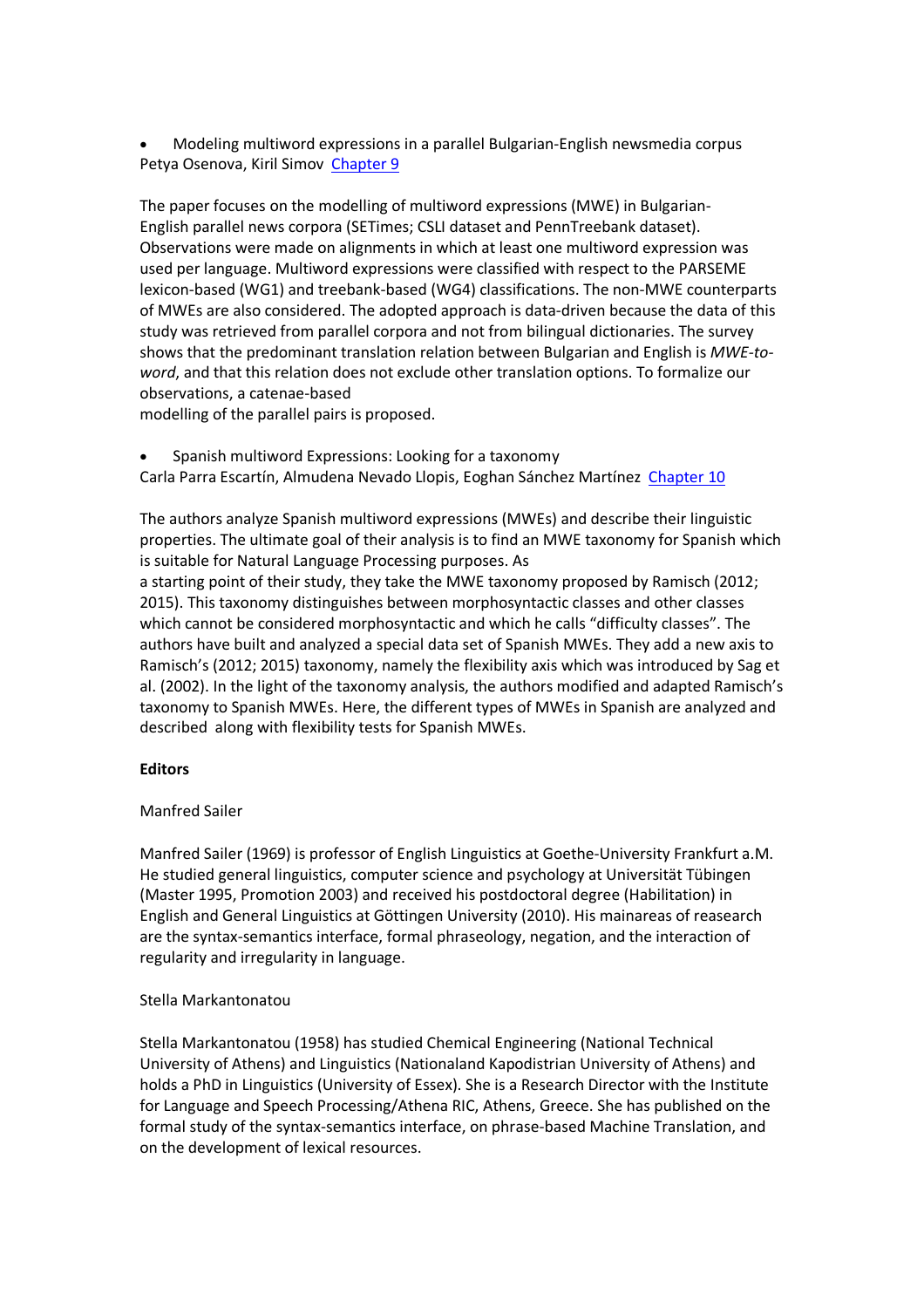| <b>Multiword</b><br>expressions              |  |
|----------------------------------------------|--|
| Insights from a multi-lingual<br>perspective |  |
| Edited by                                    |  |
| <b>Manfred Sailer</b>                        |  |
| Stella Markantonatou                         |  |
|                                              |  |
|                                              |  |
|                                              |  |
|                                              |  |
|                                              |  |
|                                              |  |
| Phraseology and Multiword                    |  |
| <b>Expressions 1</b>                         |  |

# PDF

**Bibliography** Buy from Amazon.com Buy from Amazon.co.uk Buy from Amazon.de Collaborative reading on Paperhive LaTeX source on GitHub Series Phraseology and Multiword Expressions

**Details about the available publication format: PDF**